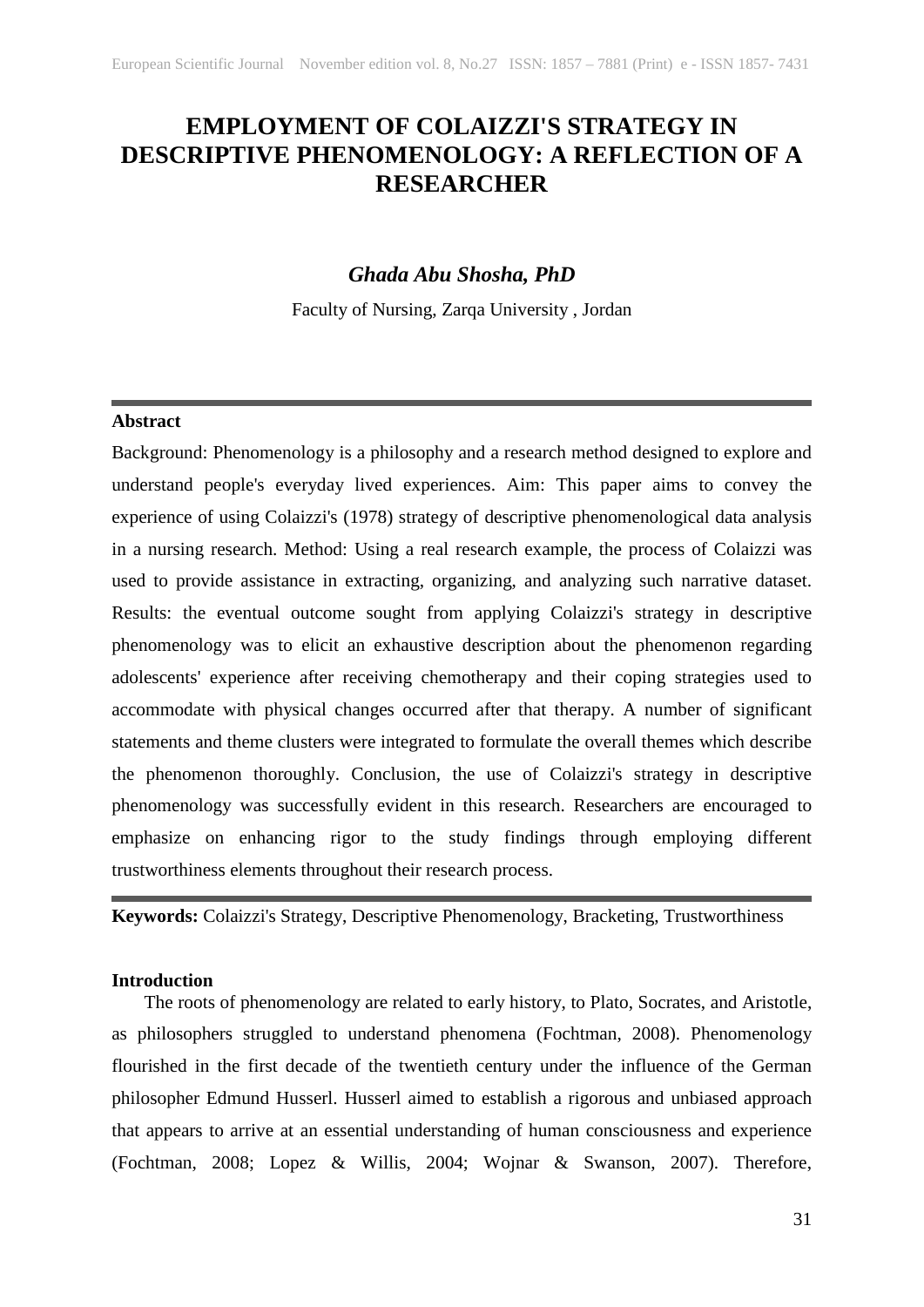phenomenology aims to: (1) gaining a deeper understanding of the meaning of people's everyday experiences (Polit & Beck, 2008; Van Manen, 1990), and (2) directing the understanding of phenomenon which is consciously experienced by people themselves (Polifroni & Welch, 1999). According to Van Manen (1990), phenomenological research does not develop theory; it provides insight into reality and makes us closer to the living world. The phenomenological researcher may ask the following questions: What is this experience like? (Laverty, 2003); what is this or that kind of experience like? (Van Manen, 1990); what is the essence of this phenomenon as experienced by these people? (Polit & Beck, 2008); or, what is the meaning of the phenomenon to those who experience it? (Polit & Beck, 2008).

#### **Approaches of phenomenology**

 Phenomenology can be divided into descriptive phenomenology created by Husserl and interpretive- hermeneutic phenomenology created by Heidegger. However, overlapping between both approaches is expected (Fochtman, 2008). The descriptive phenomenology used to reach true meanings through engaging in-depth into reality (Laverty, 2003; Lopez & Willis, 2004). Husserl valued the experience of phenomenon as perceived by human consciousness which should be an object of scientific study (Lopez & Willis, 2004).

 One of the important assumptions of Husserlian phenomenology is bracketing in which the researcher should declare personal biases, assumptions, and presuppositions and put them aside (Gearing, 2004). The aim of this is to keep what is already known about the description of the phenomenon separately from participants' description. The researchers should avoid any imposing of their assumptions on the data collection process or the structure of the data (Ahern, 1999; Gearing, 2004; Speziale & Carpenter, 2007). Therefore, bracketing is a way to ensure validity of data collection and analysis and to maintain the objectivity of the phenomenon (Ahern, 1999; Speziale & Carpenter, 2007). Husserl believed that bracketing helps to gain insight into the common features of any lived experience. He referred to these features as universal essences and considered them to represent the true nature of the phenomenon under investigation (Lopez & Willis, 2004; Wojnar & Swanson, 2007).

 Later, Heidegger (a student of Husserl) modified the work of Husserl and introduced some assumptions that may yield meaningful inquiry. Heidegger's ideas include the interpretive or hermeneutic research tradition. To study human experience, hermeneutics comprises not only description of the major concepts and essences, but also looking for meanings embedded in common life practices. These meanings are not obscure, so it can be extracted from the narratives generated by people (Lopez & Willis, 2004; Wojnar &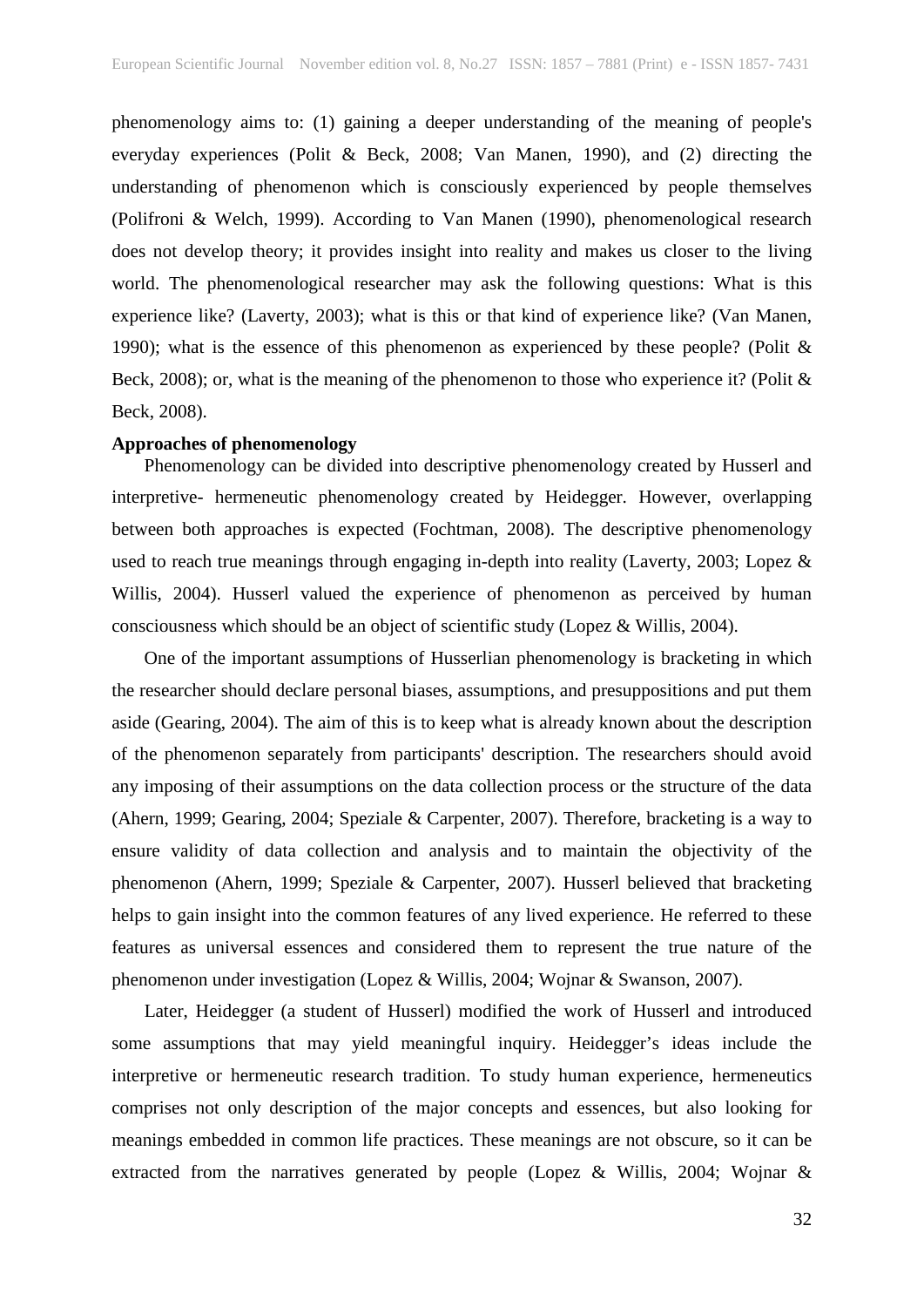Swanson, 2007). Heidegger believed that the relationship between an individual and his or her world should be the focus of phenomenological inquiry.

### **Phenomenological data analysis using Colaizzi's (1978) strategy**

 Prior to describe the analytical procedure of dataset, a brief description of data collection and transcripts formation are summarized as follow:

Semi-structured, face-to-face interviews were conducted using a pre-prepared interview guide. Participants were encouraged to talk freely and to tell stories using their own words. Each interview lasted from 45 minutes to one-hour and all of them were conducted by the main researcher. At the end of each interview, the researcher reminded the participants about her need for a second contact with them via telephone calls to discuss the study findings and to make sure that the study findings reflect their own experiences. The level of data saturation was determined by the main researcher and by another independent researcher in a process carried out in parallel with data collection. Then, saturation was based on consensus between both researchers. Twenty-two participants engaged the study. In eventual, the transcripts were double-checked by the independent researcher who has experience in qualitative research.

The following steps represent Colaizzi process for phenomenological data analysis (cited in Sanders, 2003; Speziale & Carpenter, 2007).

1. Each transcript should be read and re-read in order to obtain a general sense about the whole content.

2. For each transcript, significant statements that pertain to the phenomenon under study should be extracted. These statements must be recorded on a separate sheet noting their pages and lines numbers.

3. Meanings should be formulated from these significant statements.

4. The formulated meanings should be sorted into categories, clusters of themes, and themes.

5. The findings of the study should be integrated into an exhaustive description of the phenomenon under study.

6. The fundamental structure of the phenomenon should be described.

7. Finally, validation of the findings should be sought from the research participants to compare the researcher's descriptive results with their experiences.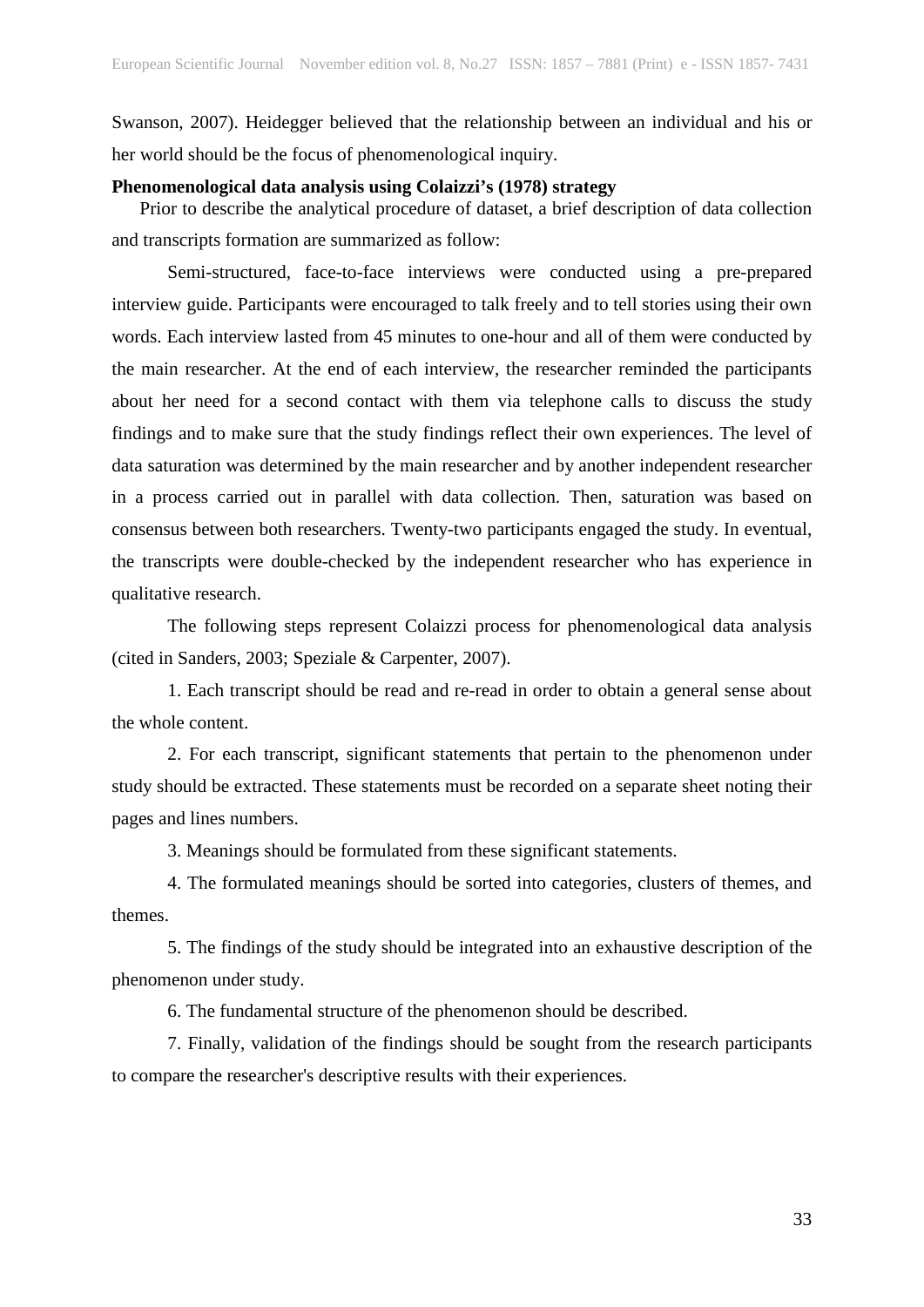

Figure (1) illustrates the process of descriptive phenomenological data analysis created by Colaizzi (1978).

Figure 1*.* A summary of Colaizzi's strategy for phenomenological data analysis. (developed by the author in 1/9/2010).

The previous steps were employed and confirmed by two researchers as follow:

### **Step one**

 Each transcript was read several times to gain a sense of the whole content. During this stage, any thoughts, feelings, and ideas that arose by the researcher due to her previous work with cancer patients were added to the bracketing diary. This helped to explore the phenomenon as experienced by participants themselves.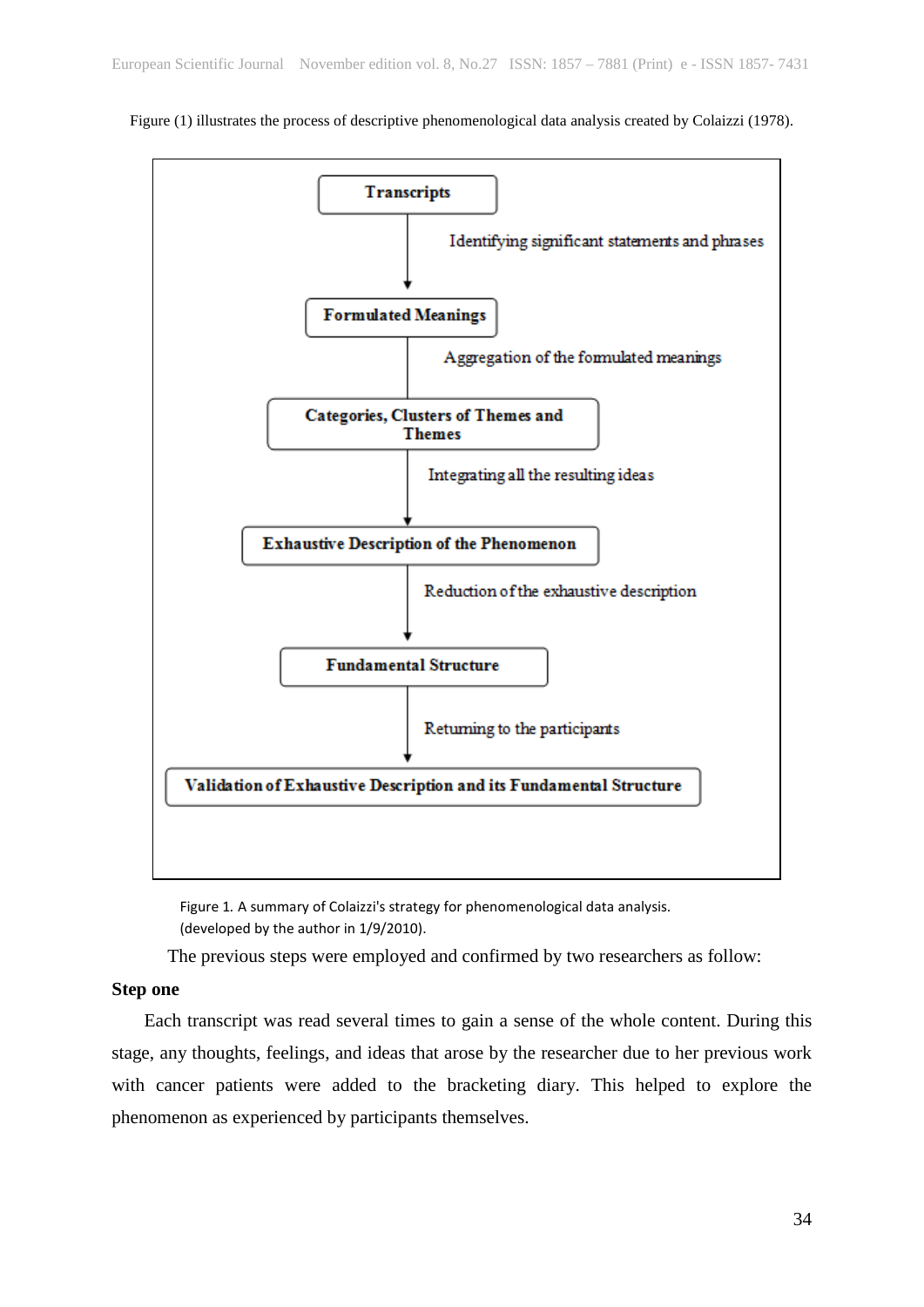### **Step two**

 In this stage of analysis, significant statements and phrases pertaining to body image changes and coping strategies were extracted from each transcript. These statements were written in separate sheets and coded based on their "transcript, page, and line numbers". After extracting the significant statements form transcripts, the two researchers compared their work and reached consensus. Four hundred and ten significant statements were extracted from the twenty-two transcripts. Table (1) provides examples from the significant statements which were identified and extracted from patients' data.

### **Step three**

 Meanings were formulated from the significant statements. Each underlying meaning was coded in one category as they reflect an exhaustive description. Similarly, both researchers compared the formulated meanings with the original meanings maintaining the consistency of descriptions. However, minimal differences were found between the two researchers. Four hundred and ten formulated meanings were derived from the 410 significant statements. Thereafter, the whole statements and their meanings were checked by an expert researcher who found the process is correct and the meanings are consistent. Table (2) provides examples of how significant statements were converted into formulated meanings.

### **Step four**

 After having an agreement toward all formulated meanings, the process of grouping all these formulated meanings into categories that reflect a unique structure of clusters of themes was initiated. Each cluster of theme was coded to include all formulated meanings related to that group of meanings. After that, groups of clusters of themes that reflect a particular vision issue were incorporated together to form a distinctive construct of theme. Indeed, all these themes are internally convergent and externally divergent; meaning that each "formulated meaning" falls only in one theme cluster that is distinguished in meaning from other structures (Mason, 2002).

Later, both researchers compared their clusters of themes and checked the accuracy of the overall thematic map along with having assistance from the expert researcher in qualitative research.

 Fourteen theme clusters emerged which were grouped later into four emergent themes. Table (3) shows the process of constructing the first theme "Awareness of deteriorating physical changes" through integrating various clusters of themes.

The final thematic map developed for this study is illustrated in Table (4).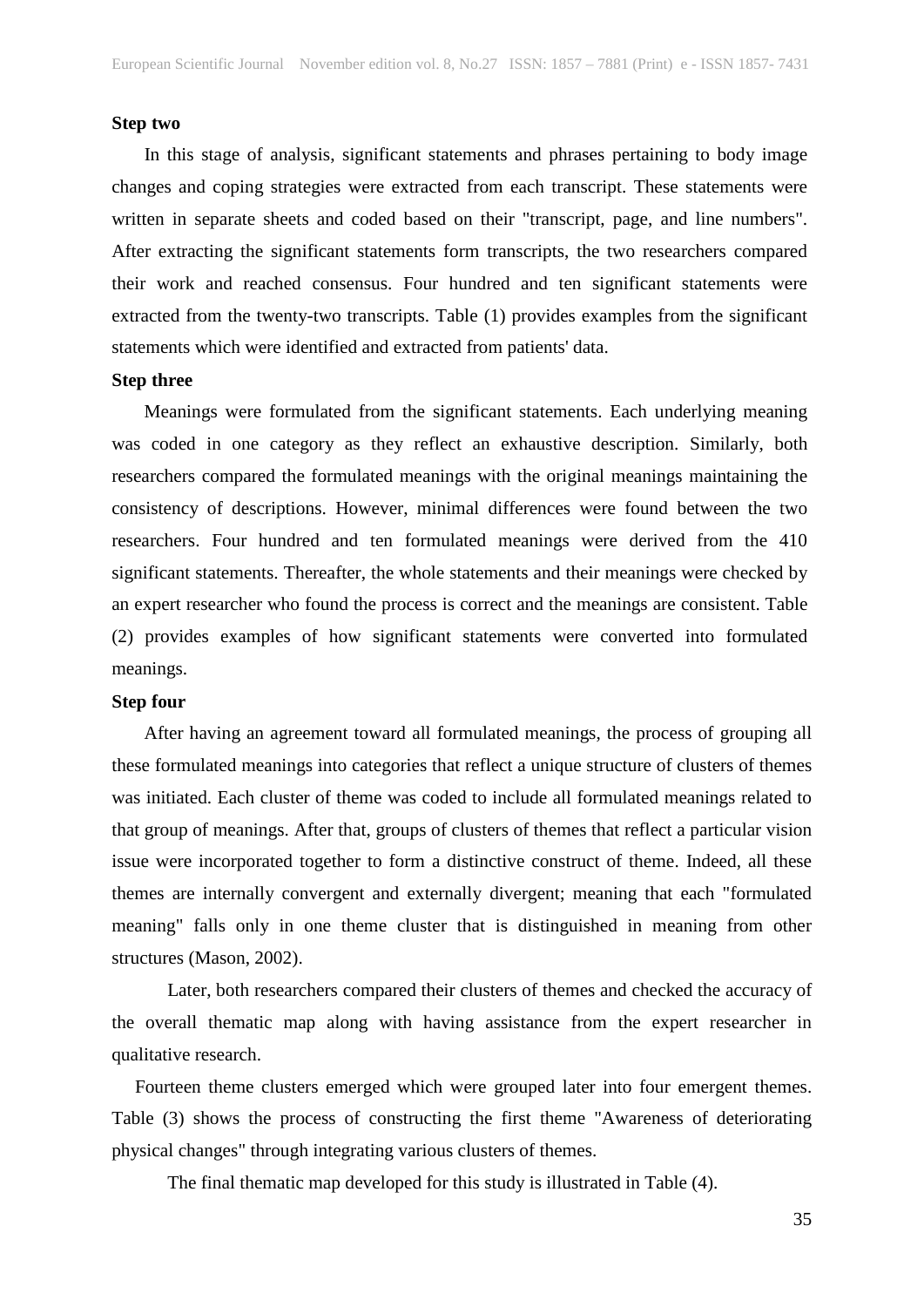# **Table 1: Examples of Significant Statements.**

| <b>Significant Statements</b>                                        | <b>Transcript</b> | Page           | <b>Lines</b> |
|----------------------------------------------------------------------|-------------------|----------------|--------------|
|                                                                      | No.               | No.            | No.          |
|                                                                      |                   |                |              |
| "I am a girl, and I want to be pretty as any girl. When I became ill |                   |                |              |
| and got chemotherapy, everything changed; my                         | 18                | $\overline{2}$ | $61-63$      |
| hairfaceweightand my color, I became ugly"                           |                   |                |              |
|                                                                      |                   |                |              |
| "I am very annoyed to see myself like this, and many times I cry     |                   |                |              |
| because of thatmy appearance has changed sometimes I feel            | $\overline{2}$    | $\overline{4}$ | 154-157      |
| that people are disgusted because of my appearance, and              |                   |                |              |
| sometimes they feel sorry for me because of my condition, this       |                   |                |              |
| causes me to feel depressed"                                         |                   |                |              |
|                                                                      |                   |                |              |
| "At first, I felt that all my friends were shocked because my        | 6                 | 3              | 115-117      |
| appearance has changed a lot. They stare at me, but later they got   |                   |                |              |
| used to see these changesour relationship is very good now"          |                   |                |              |
|                                                                      |                   |                |              |
| "Yes, surely, my family members tell me about these changes that     | 4                 | 8              | 353-355      |
| they are acceptable, they try to make me feel normalmy father        |                   |                |              |
| tells me that these changes are normal; they are from God, he        |                   |                |              |
| usually supports me"                                                 |                   |                |              |
|                                                                      |                   |                |              |
| "I started to wear a hat because of my hair, and I wear a mask       | 22                | 3              | 99-101       |
| when these lesions appear around my mouth  I do not want             |                   |                |              |
| anyone to see themthey are very disgusting"                          |                   |                |              |
|                                                                      |                   |                |              |
|                                                                      |                   |                |              |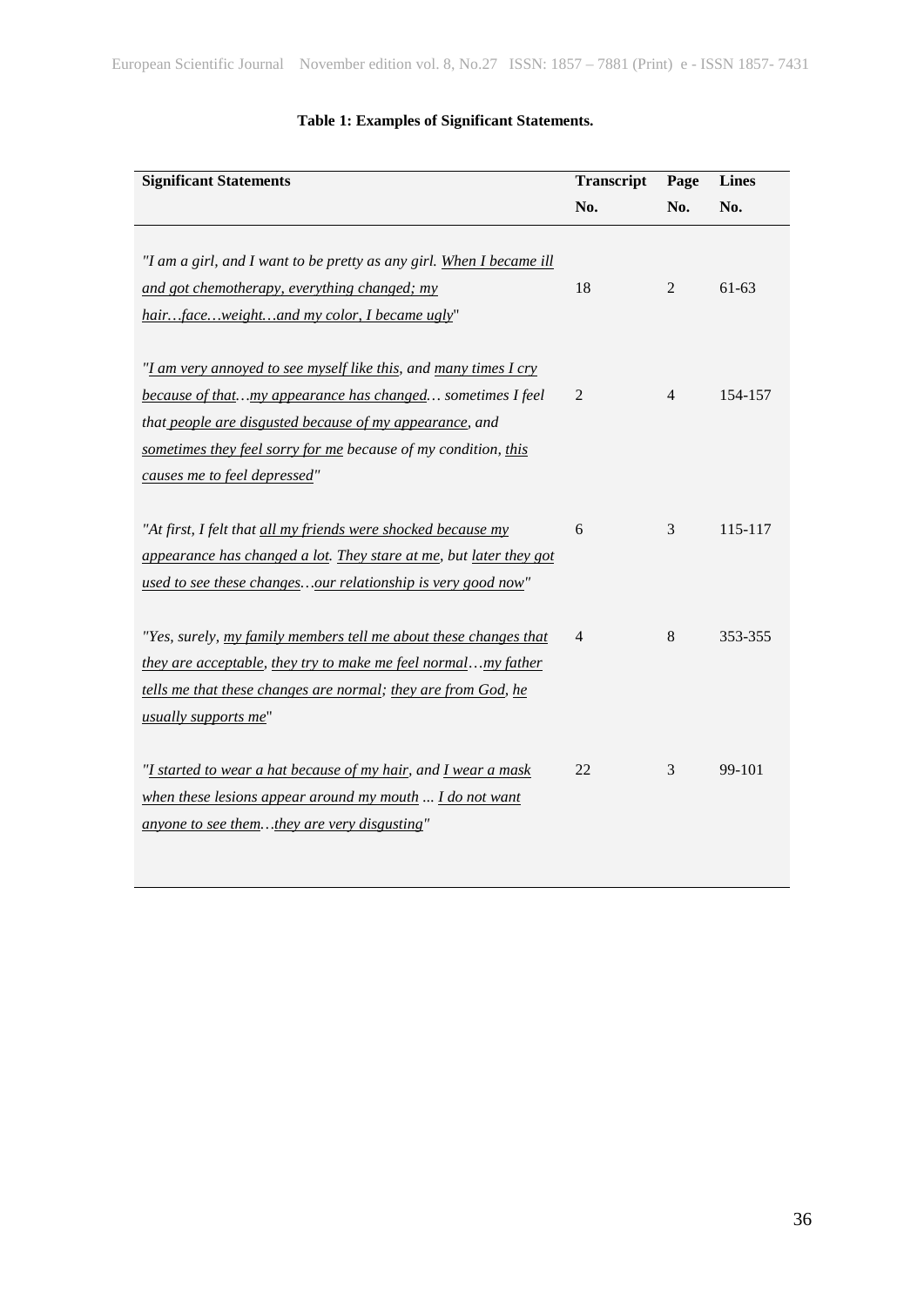| <b>Significant Statements</b>                                                                                                                                                                                                                                                 | <b>Formulated Meanings</b>                                                                                                       |
|-------------------------------------------------------------------------------------------------------------------------------------------------------------------------------------------------------------------------------------------------------------------------------|----------------------------------------------------------------------------------------------------------------------------------|
| "I do not like to see people because all of them are curious to<br>look at something strange, and I always hear from most of the<br>people that my hair will not grow again because of<br>chemotherapy, they only want to look at me" (Transcript 2,<br>page 2, lines 83-85). | People are curious to look at the<br>patient, considering different<br>appearance than normal.                                   |
| "I feel that I have changed, I am ugly, my face is very yellow,<br>and sometimes I have dark discoloration below my eyes, it is<br>scary and abnormallike ghosts" (Transcript 6, page 2, lines<br>$85-87$ ).                                                                  | Patient realizes that the current<br>appearance is undesirable due to<br>skin discoloration throughout the<br>body surface.      |
| "Nurses are always kidding with me, and when I buy new<br>clothes they say to me they are very beautiful" (Transcript 6,<br>page 4, lines 146-147).                                                                                                                           | Nurses kindly regard patient's<br>appearance and dress.                                                                          |
| "My family members say there is no problem, this disease is<br>from God, and they say that everything will return as in the<br>past after you complete your chemotherapy" (Transcript 11,<br>page 4, lines 191-192).                                                          | Patient shows that her family<br>accepts and reassures her by<br>returning to the normal life after<br>completing the treatment. |
| "It is clear that I am a cancer patient. Actually,<br><i>there is no</i><br>one who did not hear about the effect of chemotherapy like<br>hair loss, vomiting, and others"<br>(Participant 22, page 2, lines<br>$53-54$ ).                                                    | Patient indicates that any person can<br>recognize cancer through its signs<br>such as hair loss and vomiting.                   |

## **Table 2: Examples of the Process of Creating Formulated Meanings from Significant Statements.**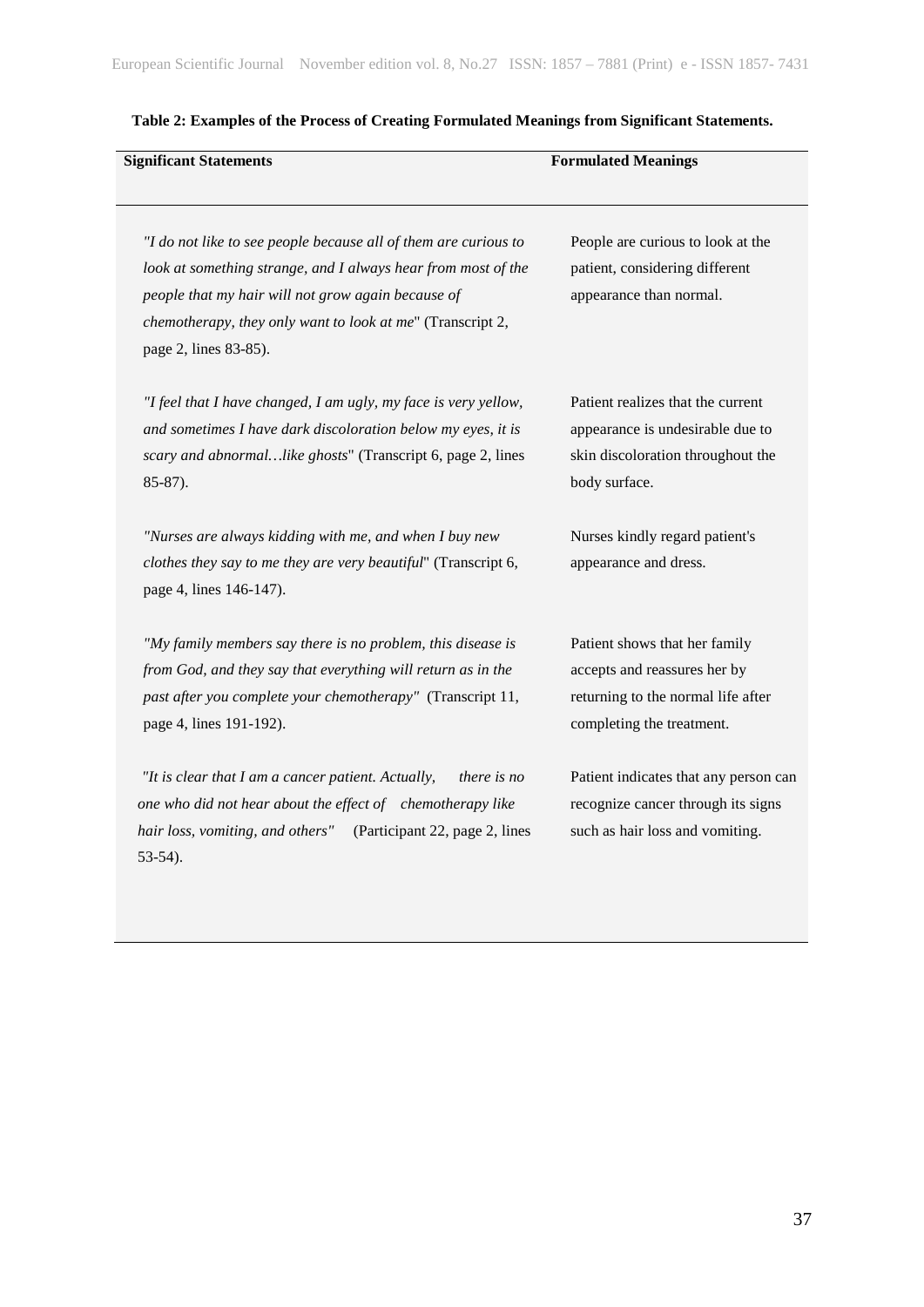| <b>Examples of Formulated Meanings</b>                                                                                                                                                                                                                                                                                                                                                                                                                                                                                                                                                                        | <b>Theme Clusters</b>                      | <b>Emergent Theme</b>                             |
|---------------------------------------------------------------------------------------------------------------------------------------------------------------------------------------------------------------------------------------------------------------------------------------------------------------------------------------------------------------------------------------------------------------------------------------------------------------------------------------------------------------------------------------------------------------------------------------------------------------|--------------------------------------------|---------------------------------------------------|
| Patient realizes that the current appearance is<br>$\bullet$<br>undesirable due to skin discoloration throughout the<br>body surface.<br>Darkness below eyes is considered an abnormal<br>$\bullet$<br>change associated with chemotherapy.<br>Hair loss is the most stressful change caused by<br>$\bullet$<br>chemotherapy.<br>Loss of eyebrows and eyelashes are distressing<br>changes which are very difficult to hide.                                                                                                                                                                                  | Awareness of altered<br>skin               | Awareness of<br>deteriorating<br>physical changes |
| Patient complains of changes in nails<br>hardness from<br>chemotherapy.<br>Patient is aware of changes in skin<br>texture such<br>as softness, transparence, and<br>then roughness.<br>Patient complains of the shrinkage in his<br>leg<br>muscles.<br>Puffy skin and puffy eyes caused by chemotherapy are<br>seen as undesirable changes.<br>• Patient realizes that low immunity associated<br>with<br>chemotherapy causes lesions inside and<br>outside<br>mouth.                                                                                                                                         | Awareness of<br>impaired body<br>integrity |                                                   |
| Patient complains of increasing in his<br>weight<br>because of chemotherapy.<br>Patients links fluctuating weight with chemotherapy.<br>Patient realizes that vomiting and loss of appetite are<br>other side effects of<br>chemotherapy that contribute<br>to weight loss.<br>Patient describes "cortisone" as a drug that causes<br>$\bullet$<br>weight gain.<br>Patient complains of difficulty to find suitable dress<br>$\bullet$<br>due to the changed weight.<br>The patient believes that even when she<br>finds<br>$\bullet$<br>suitable clothes, her general appearance is still not<br>attractive. | Awareness of<br>changed body weight        |                                                   |

### **Table 3: Example of How the First Theme "Awareness of Deteriorating Physical Changes" Was Constructed From Different Clusters of Themes and Formulated Meanings.**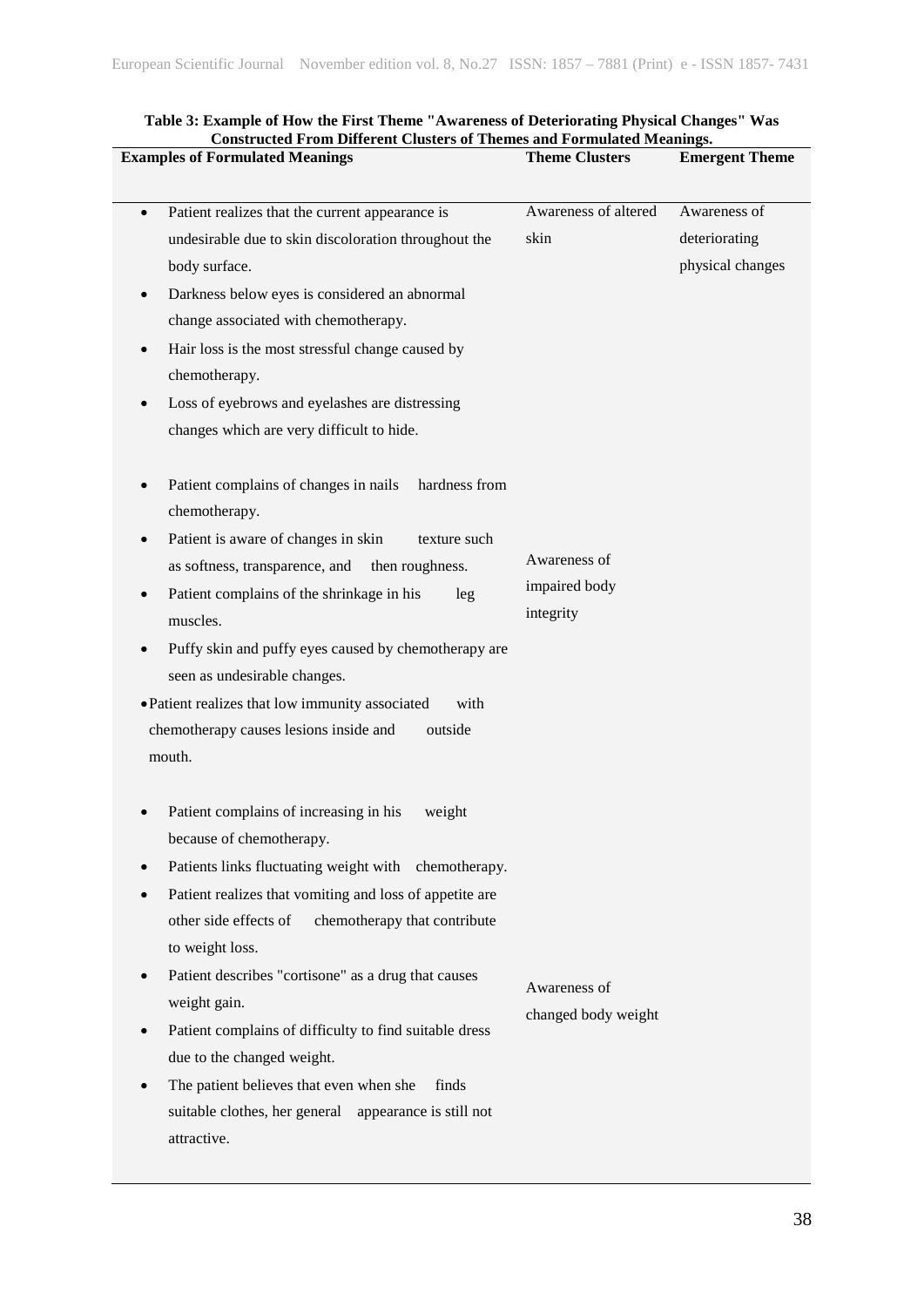| <b>First Theme:</b>                                | <b>Second Theme:</b>                                      |  |
|----------------------------------------------------|-----------------------------------------------------------|--|
| <b>Awareness of Deteriorating Physical Changes</b> | <b>Psychosocial Impact and Effects</b>                    |  |
|                                                    |                                                           |  |
| <b>Awareness of altered skin</b>                   | Reflecting on self-body image                             |  |
| Losing hair                                        | Frightened and scared from appearance change<br>$\bullet$ |  |
| Darkness below eyes                                | Feeling of embarrassment<br>$\bullet$                     |  |
| Hand spots from cannulation                        | Feeling ugly<br>$\bullet$                                 |  |
| Freckles                                           | Feeling different from people<br>$\bullet$                |  |
| Yellowish skin color                               | Giving less interest towards clothes<br>$\bullet$         |  |
|                                                    | Difficulty to tolerate changes<br>$\bullet$               |  |
| Awareness of impaired body integrity               |                                                           |  |
| Mouth and lips sores                               | Effects on psycho-spiritual status                        |  |
| Brittle skin & nails                               | Depression<br>$\bullet$                                   |  |
| Skin texture change                                | Feeling of sadness<br>$\bullet$                           |  |
| Puffiness of skin and eyes                         | Feeling of boredom<br>$\bullet$                           |  |
| Shrinkage of legs muscles                          | Feeling of annoyance<br>$\bullet$                         |  |
|                                                    | Feeling of defeat<br>$\bullet$                            |  |
| Awareness of changed body weight                   | Feeling of aggression and nervousness<br>$\bullet$        |  |
| Changed weight                                     | Feeling of powerful spirit<br>$\bullet$                   |  |
| Difficulty to find suitable dress                  | Hallucination<br>$\bullet$                                |  |
|                                                    |                                                           |  |
|                                                    | <b>Relationship impact</b>                                |  |
|                                                    | Social isolation<br>$\bullet$                             |  |
|                                                    | Disliking social interaction<br>$\bullet$                 |  |
|                                                    | Disliking people look at them<br>$\bullet$                |  |
|                                                    | Tendency to talk less<br>$\bullet$                        |  |
|                                                    | Disliking compassionate people<br>$\bullet$               |  |
|                                                    | Disliking people questionings<br>$\bullet$                |  |
|                                                    | Preferring people to deal with them normally<br>$\bullet$ |  |
|                                                    |                                                           |  |
|                                                    | Impact on ordinary activities                             |  |
|                                                    | Changed daily activities and homework<br>$\bullet$        |  |
|                                                    | Disliking going outside home<br>$\bullet$                 |  |
|                                                    |                                                           |  |

# **Table 4: The Final Thematic Map.**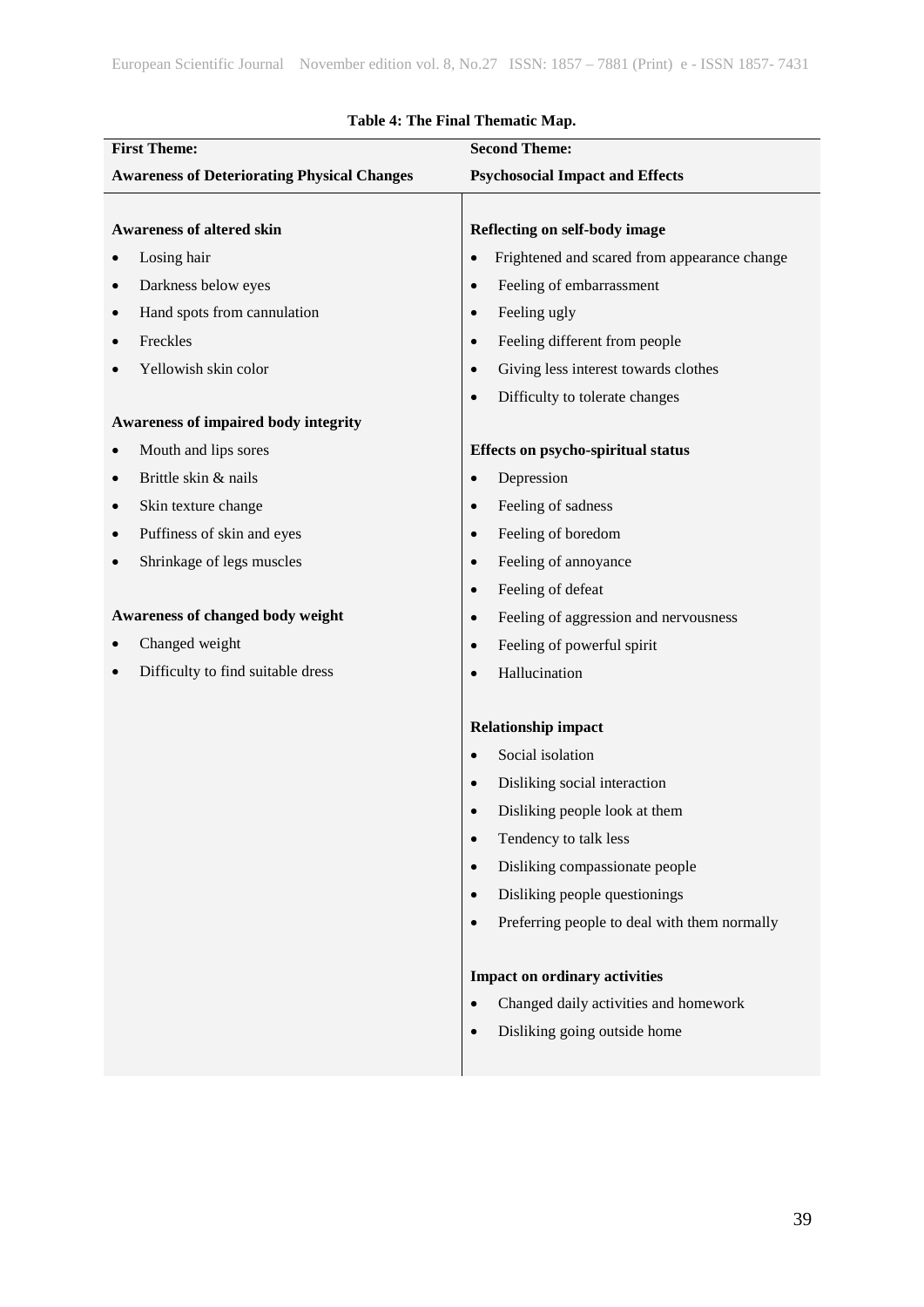|           | <b>Third Theme:</b>                              |                                         | <b>Fourth Theme:</b>                            |
|-----------|--------------------------------------------------|-----------------------------------------|-------------------------------------------------|
|           | <b>Coping Strategies</b>                         | <b>Developing Supportive Structures</b> |                                                 |
|           | A. Problem-focused strategies                    |                                         |                                                 |
|           | Deliberate measures of concealing signs          |                                         | Approaching contacted-people support            |
|           | Wearing hats, masks, wigs, and scarves           | $\bullet$                               | Supportive friends and colleagues               |
| $\bullet$ | Wearing pajamas for changed weight               | $\bullet$                               | Supportive health care providers                |
|           | Wearing family clothes that are suitable for     | $\bullet$                               | Supportive teacher                              |
|           | patient's size                                   |                                         |                                                 |
|           | Wearing full sleeves                             |                                         | <b>Connection to family</b>                     |
|           | Wearing belts                                    | $\bullet$                               | Family members relieving tension by talking,    |
|           | Wearing fashionable dress                        |                                         | playing, and accompanying                       |
|           | Stop wearing T-shirt                             | $\bullet$                               | Family reassuring back to the normal appearance |
|           | Shaving hair                                     |                                         | gradually                                       |
|           | Using cream for spots                            | $\bullet$                               | Husband support                                 |
|           | Using makeup and putting eyeliner                | $\bullet$                               | Parents support                                 |
|           | Eating broccoli plant as hair booster            |                                         |                                                 |
|           | <b>Utilizing time wisely</b>                     |                                         |                                                 |
|           | Spending time playing on computers               |                                         |                                                 |
|           | Talking with patients with same condition        |                                         |                                                 |
|           | Reciting the Qur'an and going to pray            |                                         |                                                 |
|           | <b>Accessing hospital facilities</b>             |                                         |                                                 |
|           | Using the play room                              |                                         |                                                 |
|           | Using the educational classroom                  |                                         |                                                 |
|           | Participating in parties                         |                                         |                                                 |
|           | <b>B.</b> Emotion-focused strategies             |                                         |                                                 |
|           | <b>Self-convincing strategies</b>                |                                         |                                                 |
|           | Convincing self that they will go back to normal |                                         |                                                 |
|           | soon                                             |                                         |                                                 |
|           | Convincing self that they are stronger than the  |                                         |                                                 |
|           | disease                                          |                                         |                                                 |
|           | <b>Negative avoidance</b>                        |                                         |                                                 |
|           | Ignoring people's comments and mocks             |                                         |                                                 |
|           | Telling others incorrect information about the   |                                         |                                                 |
|           | reasons of changes                               |                                         |                                                 |
|           | Avoiding people by sleeping                      |                                         |                                                 |
|           |                                                  |                                         |                                                 |

### **Table 4: The Final Thematic Map…continue**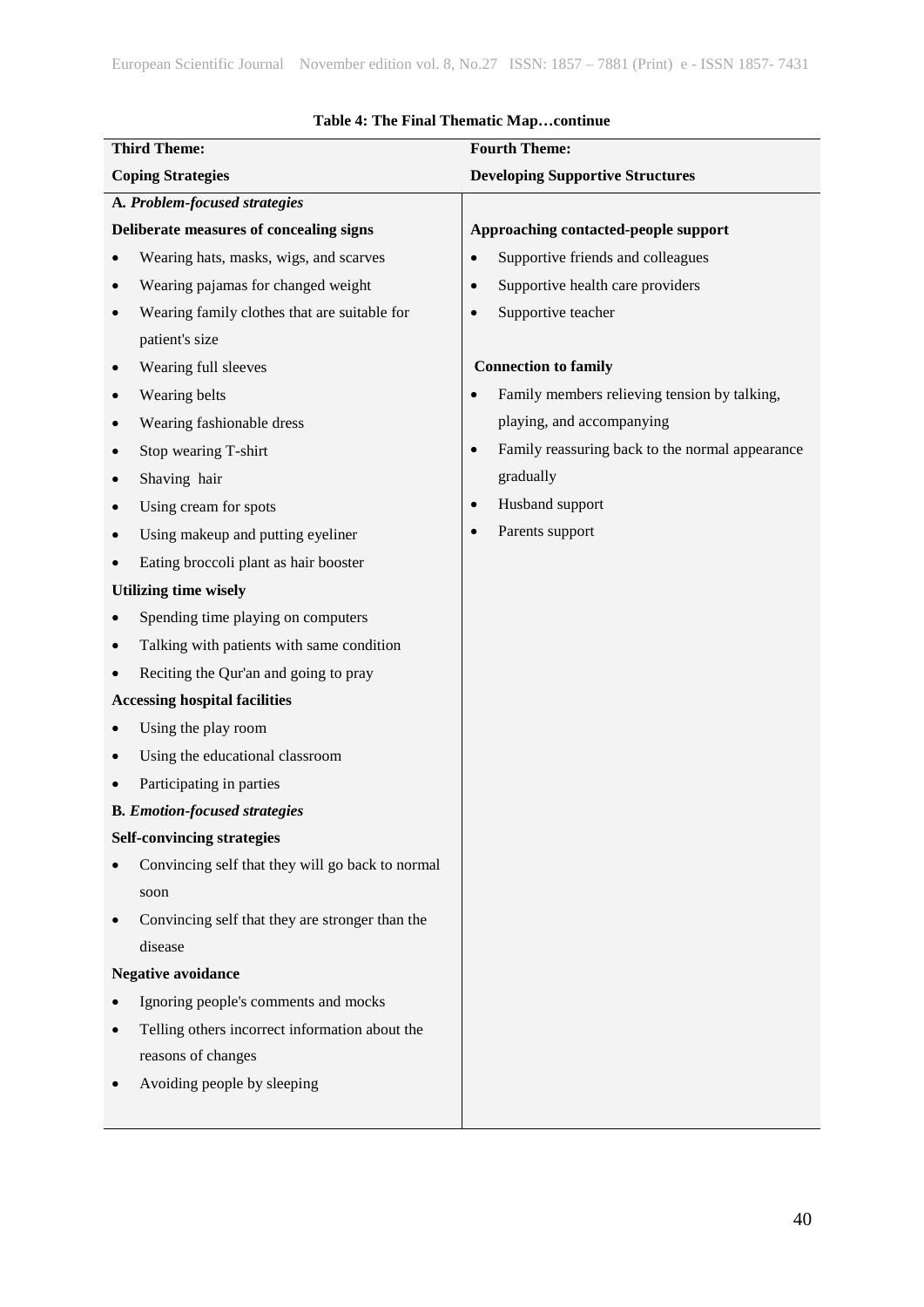#### **Step five**

 At this stage of analysis, all emergent themes were defined into an exhaustive description. After merging all study themes, the whole structure of the phenomenon "perceptions of body image changes associated with chemotherapy and coping strategies" has been extracted. Thereafter, the researcher sought an expert researcher who reviewed the findings in terms of richness and completeness to provide sufficient description and to confirm that the exhaustive description reflects the perceptions of Jordanian adolescents of their body image changes and the coping strategies. Finally, a validation to this exhaustive description was confirmed with the research supervisors.

### **Step six**

 This step is a bit similar to the previous step, but no exhaustive meanings were sought. In this step a reduction of findings was done in which redundant, misused or overestimated descriptions were eradicated from the overall structure. It seems that such attempt was made to emphasize on the fundamental structure. Some amendments were applied to generate clear relationships between clusters of theme and their extracted themes, which included also eliminating some ambiguous structures that weaken the whole description.

#### **Step seven**

 This step aimed to validate study findings using "member checking" technique. It was undertaken through returning the research findings to the participants and discussing the results with them. Participants' views on the study results were obtained directly via phone calls. This step was done by the main researcher as she took the approval from the participants in advance during the first interviewing. Eventually, all participants showed their satisfaction toward these results which entirely reflect their feelings and experiences.

### **Demonstrating Trustworthiness of the Study Findings:**

 Essentially, the qualitative research has to demonstrate trustworthiness in providing rigor and strength to the study validity and reliability in all stages including data collection, data analysis and descriptions (Speziale & Carpenter, 2007; Vivar, McQueen, Whyte, & Armayor, 2007). Trustworthiness approaches; credibility, dependability, confirmability, and transferability were undertaken throughout the study process.

A number of strategies were employed to add rigor to the study such as "member checking" which was achieved by getting agreement from the participants on the emerged results (Creswell, 2003; Creswell 2009; Marshall & Rossman 2006; Speziale & Carpenter, 2007). In addition, the researcher reflected her own presuppositions about the perceptions of altered body image and coping strategies using bracketing. As explained earlier, bracketing eradicates any bias inherent in researcher believes and attitudes (Creswell 2009; Marshall &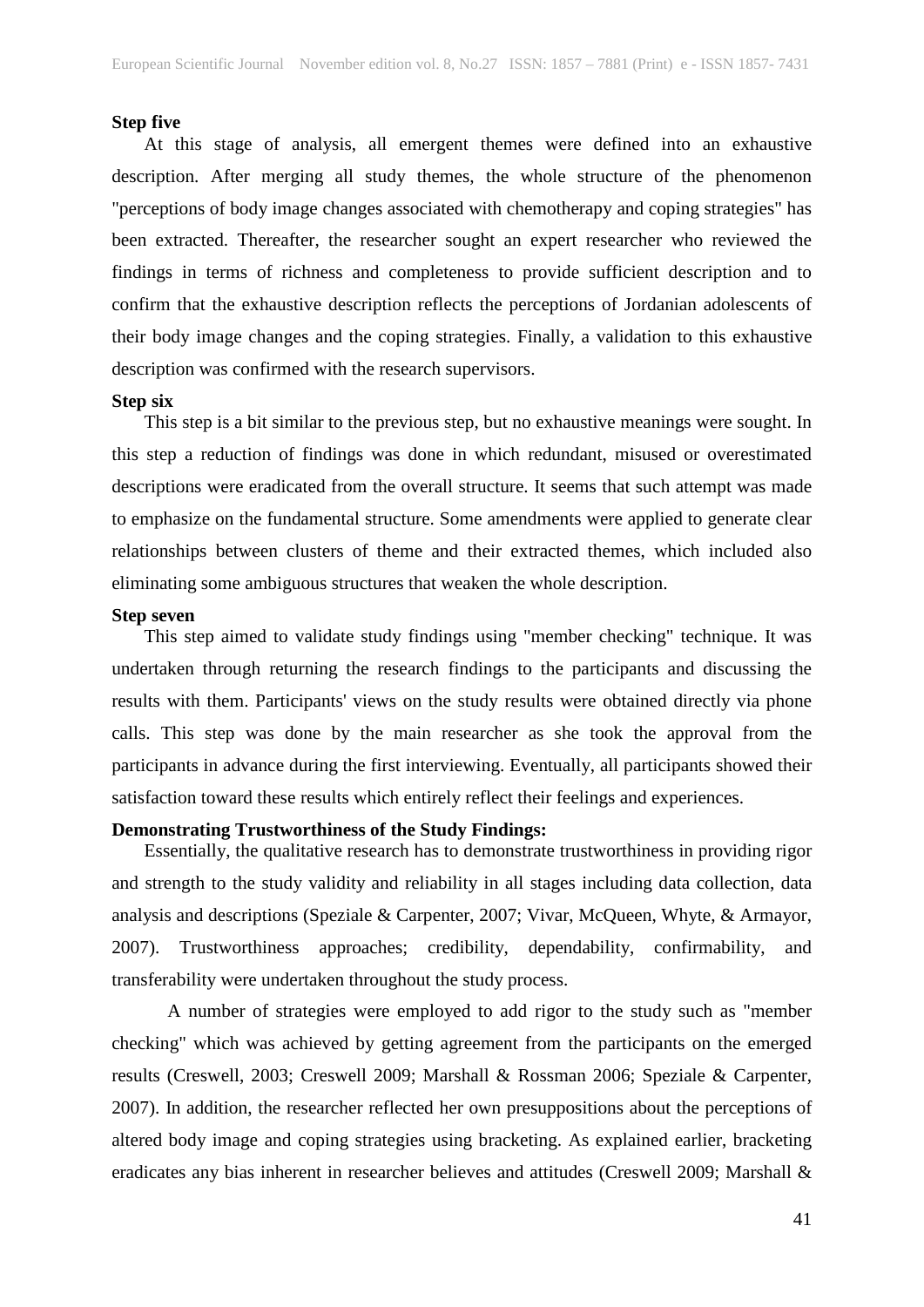Rossman 2006). Peer review of the emerging ideas through discussions with the study supervisor and the independent researcher was also done. Regarding the process of translation, all transcripts were double checked by a bilingual translator who is competent in both Arabic and English. According to Creswell (2009), using of an external auditor who reviewed the whole process of the study and performed an additional checking for coding process and analysis was also applied. Finally, cross checking of the whole analysis process was done by the research supervisor.

#### **Conclusion**

 This paper described the process of descriptive phenomenology which was used in this study to explore the perceptions of body image changes in Jordanian adolescents undergoing chemotherapy and the coping strategies used to accommodate with these changes. Colaizzi's process of phenomenological data analysis showed an active strategy to achieve the description of living experience for those people. It includes understanding the data and identifying significant statements which in turn were converted into formulated meanings. Thereafter, groups of theme clusters were developed to establish the final thematic construct. Trustworthiness of the study findings was undertaken using different approaches and strategies to achieve each approach affectively. The accurate application of Colaizzi's process of descriptive phenomenology would provide and exhaustive description to the body of knowledge about human experience and therefore would be an effective strategy to establish the basis for future research.

#### **References** :

Ahern, K. (1999). Ten tips for reflexive bracketing. Qualitative Health Research, 9(3), 407- 411.

Creswell, J. (2003). Research Design: Qualitative, Quantitative, and Mixed Methods Approaches,  $(2^{nd}$  ed.). Thousand Oaks, CA: Sage Publications, Inc.

Creswell, J. (2009). Research Design: Qualitative, Quantitative, and Mixed Methods Approaches**,** (3rd ed.). Los Angeles: SAGE Publication Ltd.

Fochtman, D. (2008). Phenomenology in pediatric cancer nursing research. Journal of Pediatric Oncology Nursing, 25(4), 185-192.

Gearing, R. (2004). Bracketing in research: A typology. Qualitative Health Research, 14(10), 1429-1452.

Laverty, S. (2003). Hermeneutic phenomenology and phenomenology: A comparison of